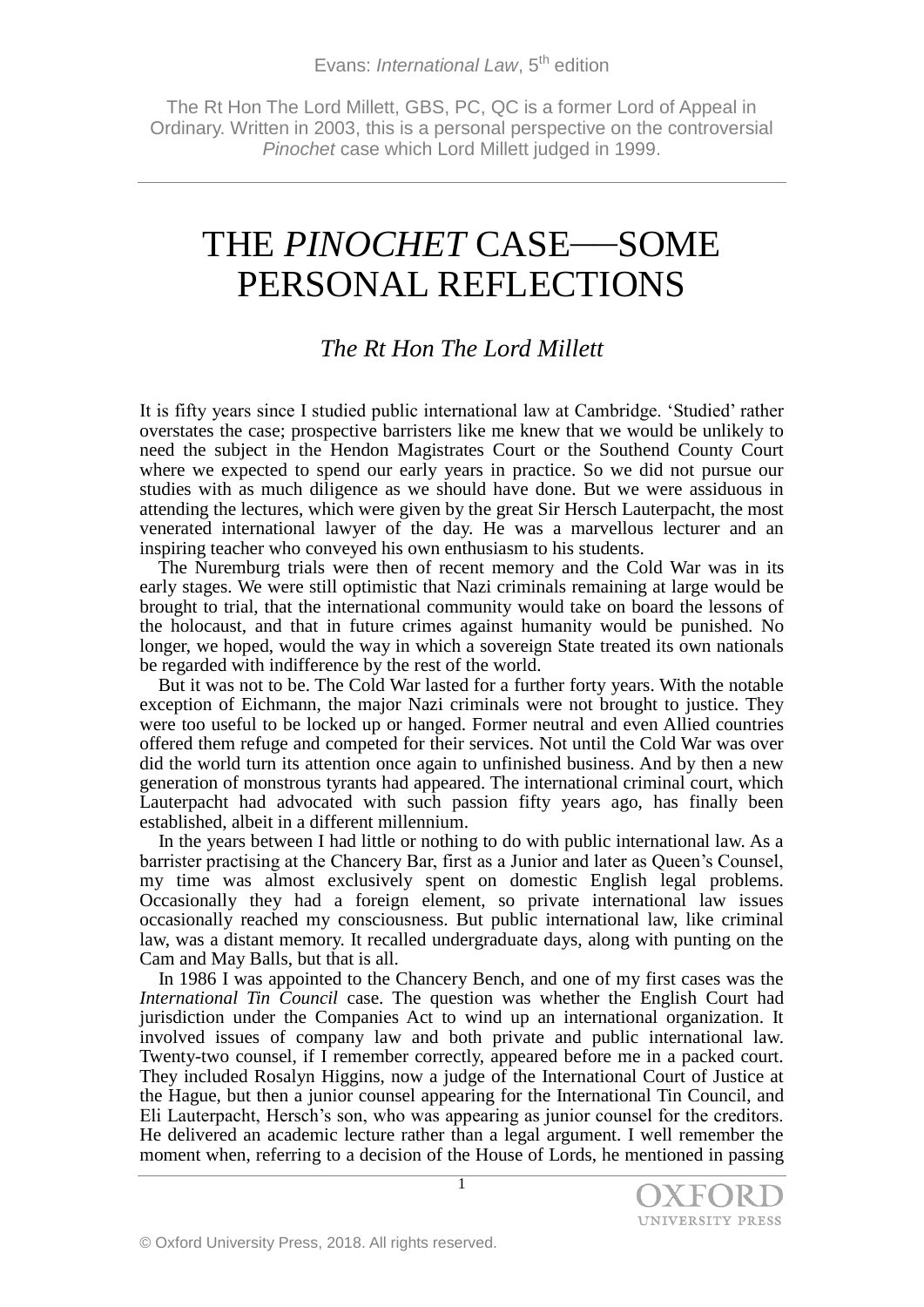The Rt Hon The Lord Millett, GBS, PC, QC is a former Lord of Appeal in Ordinary. Written in 2003, this is a personal perspective on the controversial *Pinochet* case which Lord Millett judged in 1999.

that it was generally regarded by international lawyers as wrongly decided. Since a mere High Court judge like myself is not allowed even to entertain such a thought, I hurriedly made a mental note not to mention the case at all in my judgment.

I have only one regret about the *International Tin Council* case. Before it began my wife presented me with a model of the Tin Man in the Wizard of Oz and suggested that I place it on the Bench in front of me, but I never had the courage to do so.

By 1998 I was a Lord of Appeal in Ordinary and a member of the Appellate Committee of the House of Lords. Within a few months I had the great privilege of being a member of the seven-man panel which sat to hear the *Pinochet* case, arguably the most important public international law case in my professional lifetime.

The story of the case is well known. In September 1973 General Pinochet, the Commander-in-Chief of the Chilean army, seized power in Chile and installed himself as Head of State. He retained power until 1990, when he stepped down in favour of a democratically elected government. It was alleged that he had maintained himself in power by the systematic and institutionalized use of torture as an instrument of State policy. In October 1998 he visited the United Kingdom in a private capacity. Contrary to some press reports at the time, he was not travelling on a diplomatic passport. He was arrested by the Metropolitan Police on an international warrant issued by a Spanish examining magistrate. The Crown Prosecution Service, acting on behalf of the Kingdom of Spain, applied for his extradition to Spain. General Pinochet opposed the application and applied for a warrant of *habeas corpus*.

General Pinochet put forward two arguments. First, he claimed that the English courts had no jurisdiction over offences committed by a foreigner abroad. The Criminal Justice Act 1988, which conferred extraterritorial jurisdiction on the court, was not retrospective. Secondly even if there was jurisdiction, he claimed State immunity as a former Head of State for acts committed in the exercise of his official functions.

The case was heard by the Divisional Court––three judges presided over by the Lord Chief Justice. It was tried with great urgency. The hearing lasted only two days, and unreserved judgment was given on the following day. General Pinochet's submissions on jurisdiction were rejected. The 1988 Act was not retrospective, so we could not bring a prosecution ourselves. But the Extradition Act *was* retrospective. We could extradite a defendant for an offence in respect of which the English Court had jurisdiction at the date of the warrant. But the General's claim to State immunity was upheld.

The Crown's appeal to the House of Lords was originally heard by a panel of five Law Lords. General Pinochet did not challenge the ruling that the Extradition Act was retrospective, so the appeal was confined to the question of immunity. Once again there was something of a rush to judgment. The hearing lasted six days, and judgment was given with unusual speed only two weeks later. By a majority of three to two the Appellate Committee ruled that extradition could go ahead. The immunity of a former Head of State was confined to acts performed in the legitimate exercise of his official functions, and these did not include torturing his political opponents.

As is well known, the decision was later set aside because of Lord Hoffmann's presence on the panel which heard the case. This was an example of pure bad luck. The case was obviously politically sensitive, and the senior Law Lord, Lord Browne-Wilkinson, who is responsible for selecting the particular Law Lords to sit on a case, was concerned that whatever the outcome the losing side would accuse him of having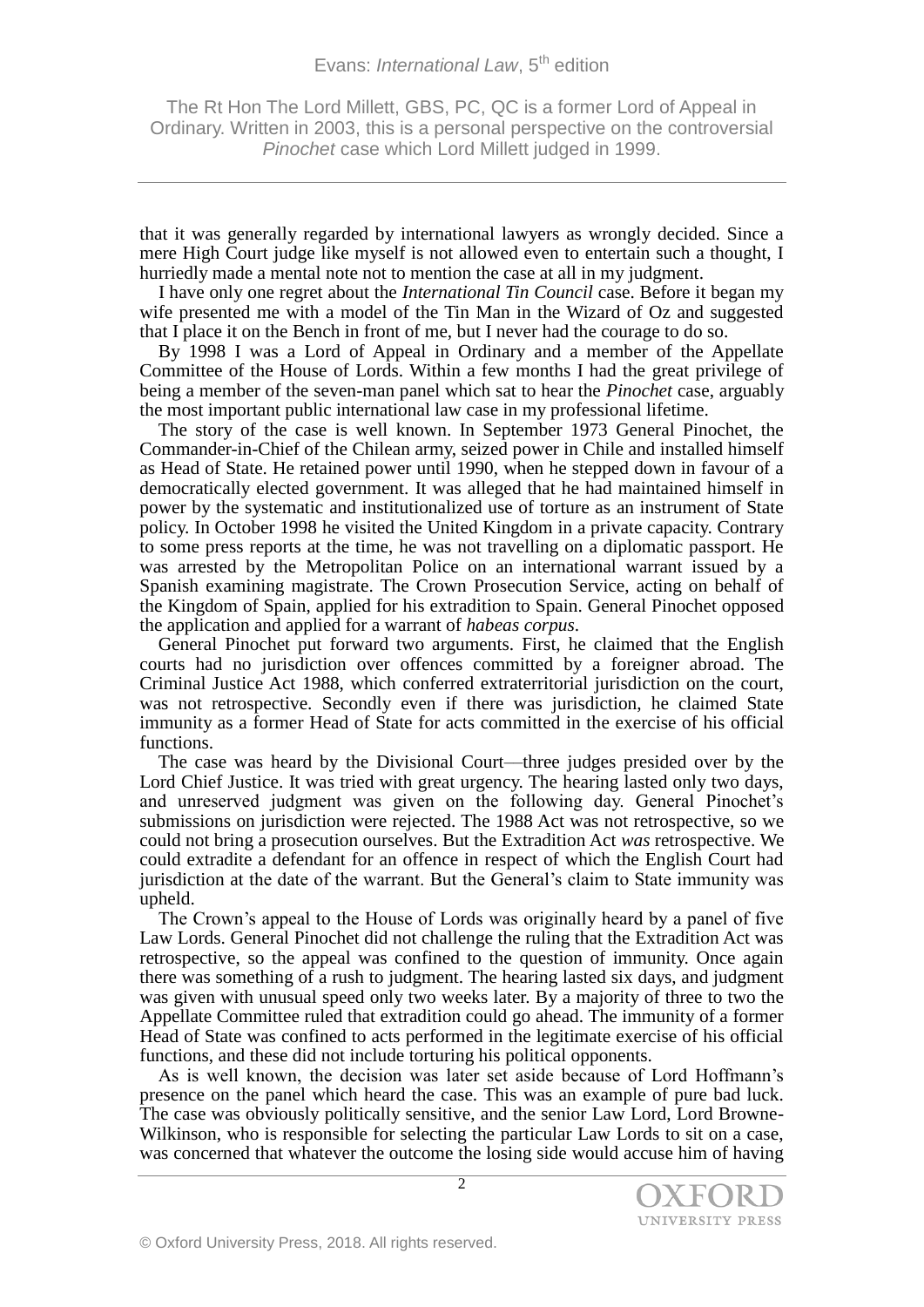The Rt Hon The Lord Millett, GBS, PC, QC is a former Lord of Appeal in Ordinary. Written in 2003, this is a personal perspective on the controversial *Pinochet* case which Lord Millett judged in 1999.

packed the Committee. So he simply selected the five most senior Law Lords to sit. These did not include Lord Hoffmann. Unfortunately Lord Browne-Wilkinson then found that he himself was unable to sit, and at the last moment the sixth senior Law Lord took his place. This was Lord Hoffmann.

Judgments of the House of Lords are delivered in the Chamber, and take the form of a formal debate whether the appeal should be allowed or dismissed. Each member of the Committee who sat on the case rises in order of seniority and briefly states his opinion. Lord Hoffmann, being the most junior, spoke last. When he rose the voting was 2–2, and there was intense excitement in the Chamber. It was shaping up to be a penalty shoot-out. Lord Hoffmann has often been described since as having had the swing––or even the casting––vote. But in truth his vote was no more decisive than those of the other two in the majority.

I was sitting over a coffee in the Bois de Boulogne when I received a call on my mobile to invite me to sit on the seven-man panel to re-hear the case. This time there was no rush to judgment. The case was much more fully argued. The Republic of Chile appeared for the first time to press the claim for State immunity. The hearing took twelve days, and we took six weeks to consider our decision. General Pinochet successfully argued that the Extradition Act was not retrospective. Our decision on this point was unanimous. We can only extradite where we can prosecute. Like the previous panel, we rejected General Pinochet's claim to immunity, this time by a majority of six to one. On the question of jurisdiction, five of the six ruled that there was no jurisdiction over offences committed by foreigners abroad before the Criminal Justice Act 1988 conferred extraterritorial jurisdiction on the English courts. I disagreed. At first sight, the difference between us appears to be a technical one. We all agreed that torture by public officials carried out as an instrument of State policy was already an international crime of universal jurisdiction by 1973. The majority considered that this meant that, as a matter of international law, the United Kingdom was free to assume extraterritorial jurisdiction, which it eventually did in 1988. I considered that it meant that, as a matter of customary international law, which is part of the common law, the United Kingdom already possessed extraterritorial jurisdiction.

But the difference really goes far deeper than that. The majority considered that torture by foreigners abroad was not a crime at all under English law before the 1988 Act made it one. I could not accept that. In my opinion torture has always been a crime under every civilized system of law. It is just that, until 1988, our courts had no jurisdiction over it if it was committed abroad. There was no question of retrospective criminalization of conduct which was lawful when committed. Torture was already a crime under both English and Chilean law. A similar point was made by the Nuremburg Trial and by the Supreme Court of Israel in the Eichmann case.

On the same day that we delivered our judgment, NATO forces began to bomb the sovereign state of Serbia in an attempt to stop the atrocities its government was committing against its own citizens in Kosovo. Two events on a single day showed how far we had come from the classical doctrines of international law as we had learned them fifty years ago. No longer is international law a matter which concerns sovereign States alone. It marches with human rights law to protect individuals from State action. The world community has finally decided that the way a sovereign State treats its own nationals is not a purely internal matter. International intervention is justified to prevent a widespread and systematic attack on a civilian population by its